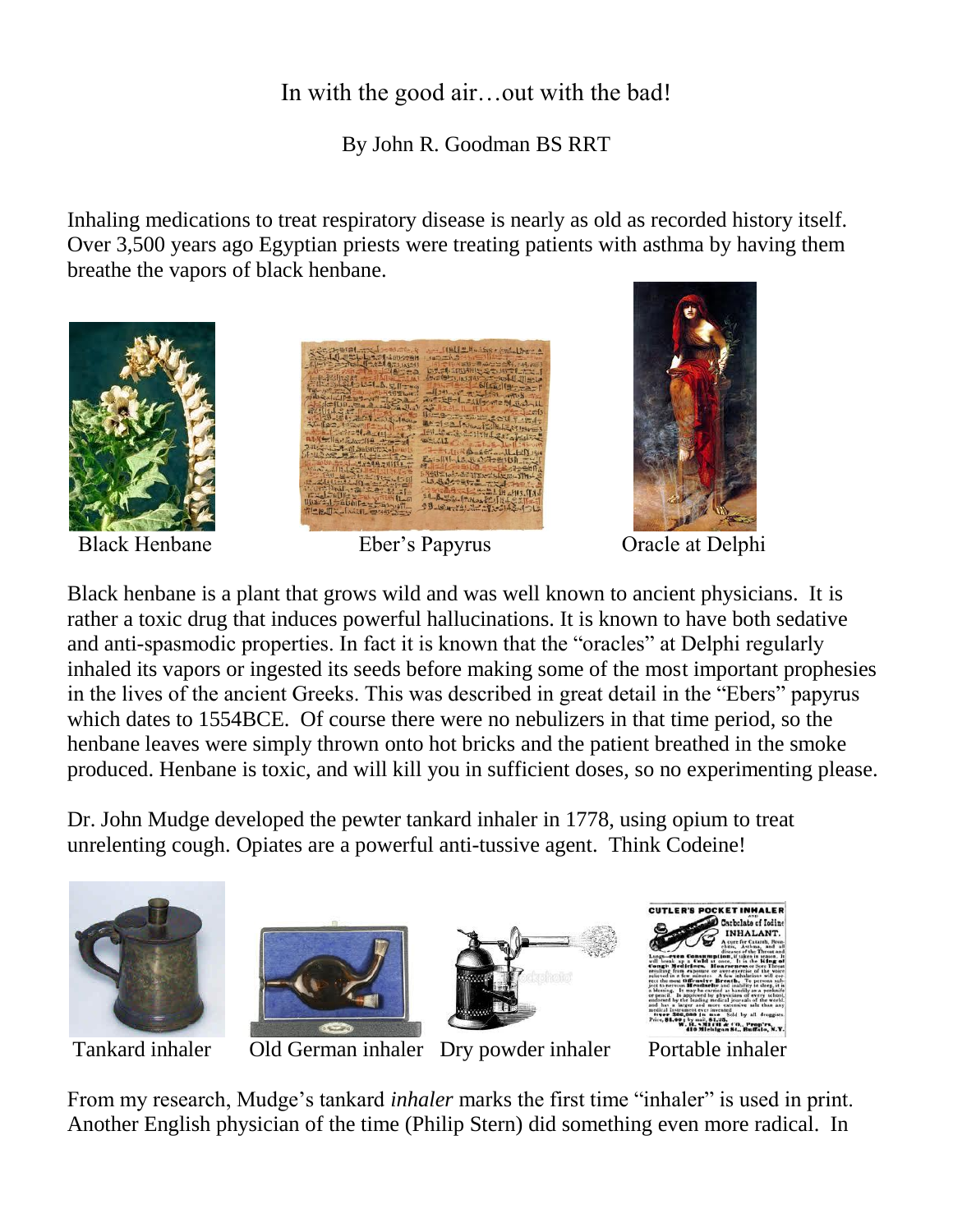1768 he published a book titled "Medical Advice to the Consumptive and Asthmatic Peoples of England." His genius was in the fact that this was the first book aimed at the *people* of England rather than his peers. It was quite controversial at the time.

Meanwhile back in China, opium inhalation had had a long history of being used beyond just recreational use. As early as 2600BCE a Chinese text by Huang-Ti identified the use of Ma-Huang to treat shortness of breath. It is now known that Ma-Huang contains Ephedrine, a mild to moderate bronchodilator. Ephedrine was found in dozens of OTC cold remedies until the recent FDA crackdown on Ephedrine containing compounds. Ephedrine of course, is utilized in the manufacture of amphetamines.





Huang-Ti Ma-Huang berries Ephedrine liquid Ephedrine pills





A wide variety of drugs were vaporized and inhaled in the ancient world. These include stramonium, marijuana, and even arsenic! Believe it or not, chicken soup to break up lung congestion first shows up in an Arab textbook written in 1190AD. In 1802, Gent published on the use of burning the leaves of Natura Stramonium and breathing in the fumes to treat asthma. Stramonium has a very strong anticholinergic effect and works much like atropine (or today Atrovent) in helping to relax constricted airways.

It must be noted that the chief driver of the development of inhalation therapy would have been the treatment of consumption, the term commonly used for Tuberculosis. Asthma and COPD were as yet rare diseases. Since the germ theory had not yet been postulated much less proven by Pasteur and Koch, large numbers of agents were "vaporized" in the hope of finding the magic bullet to stop both the spread of the disease, and to decrease the number of deaths due to Tuberculosis. These agents included the following: arsenic fumes, hemlock, iodine, carbonic acid, boiling tar, chlorine inhalation, seaweed, stramonium, lobelia, ipecacuanha, digitalis, hydrocyanic acid, turpentine, and sulphuric ether. The cure was commonly worse than the disease.

By the 1840's routine smoking of tobacco, marijuana, stramonium, and opium became quite acceptable to the medical profession. In 1864 the first dry-powder inhaler was patented, although the first dry powder drug, Potassium Chlorate turned out to be (for the patient) worse than the asthma attack itself! By 1867 the British Pharmacopeia was the first to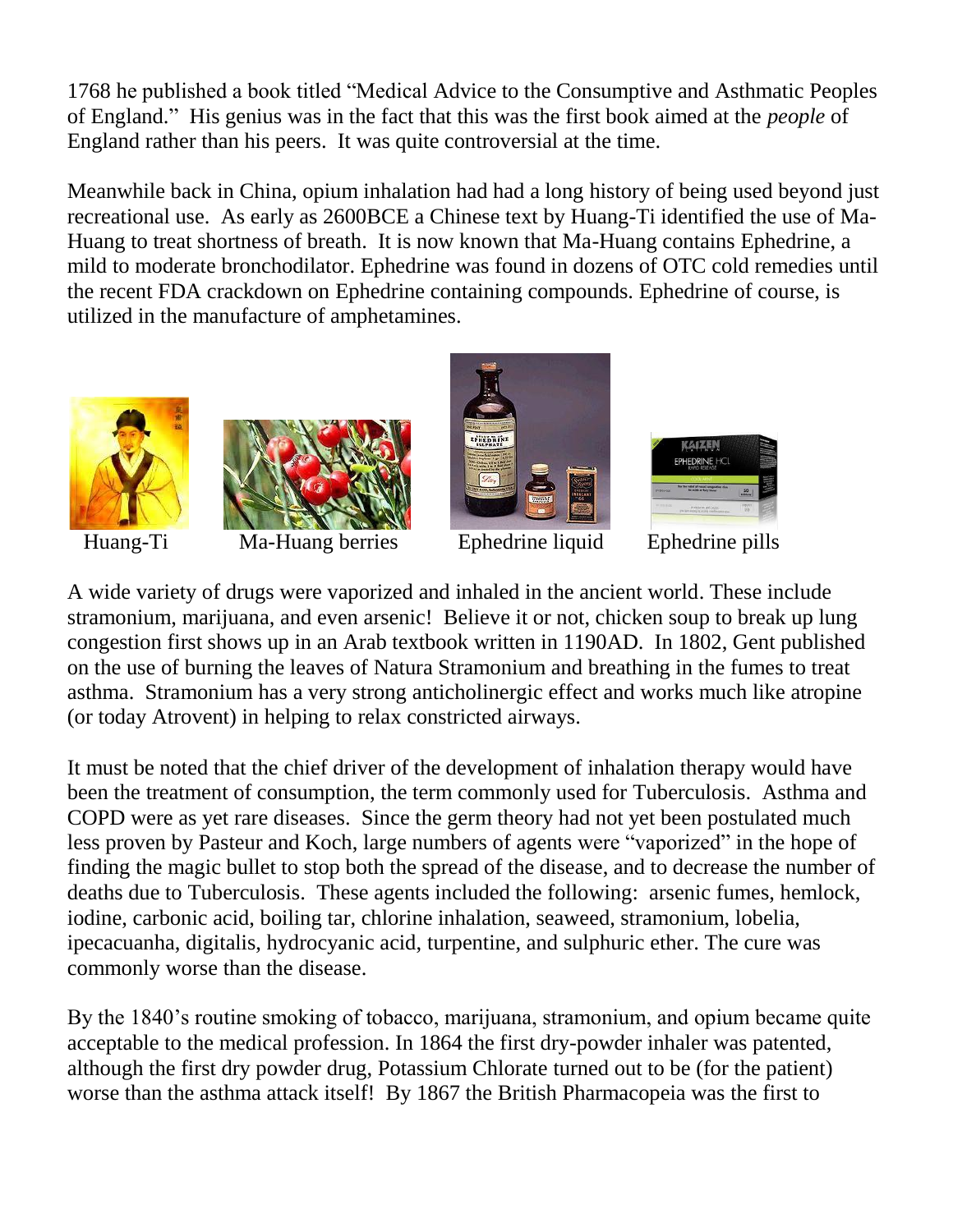recognize 5 different medications for vaporization. By the end of the  $19<sup>th</sup>$  century, a bewildering array of inhalers had been invented and patented.

However, this was also a period of time where outright medical quackery began to develop. In addition to inhalers, other advertised cures for asthma included magnetism, electricity, and ultra-violet rays. By the 1890's oxygen bars were developing in an alarming and haphazard way. In France, in 1891 an oxygen bar was located in Saint Raphael, beneath (you guessed it) a casino.









Electricity could cure The traveling Quack Igor, turn on the Kind of like the many ills lightning machine! AFLAC duck

In 1906 the FDA began to place controls on both the ludicrous medical claims, and promotional tactics of entrepreneurial quack cures. By the early 1900's it was known that adrenal extracts could be used to treat asthma. Further investigations identified these extracts as adrenalin. This discovery went on to become the scientific foundation of what we have now come to know as the modern age of pharmaceutical inhalation therapy for patients with all types of lung disease.

In the 1930's Adrenalin Chloride (epinephrine) became a readily available product for asthmatics in the general population. Over the next 20-30 years a number of new medications and delivery systems were developed and marketed. In fact a dry-powder inhaler to deliver penicillin was developed by 1948. It was just two years later that Reeder and Mackay treated pneumonia with an inhaled corticosteroid, and in 1955 Foulds used hydrocortisone in a powder form. His work ultimately led to the discovery of beclomethasone around 20 years later.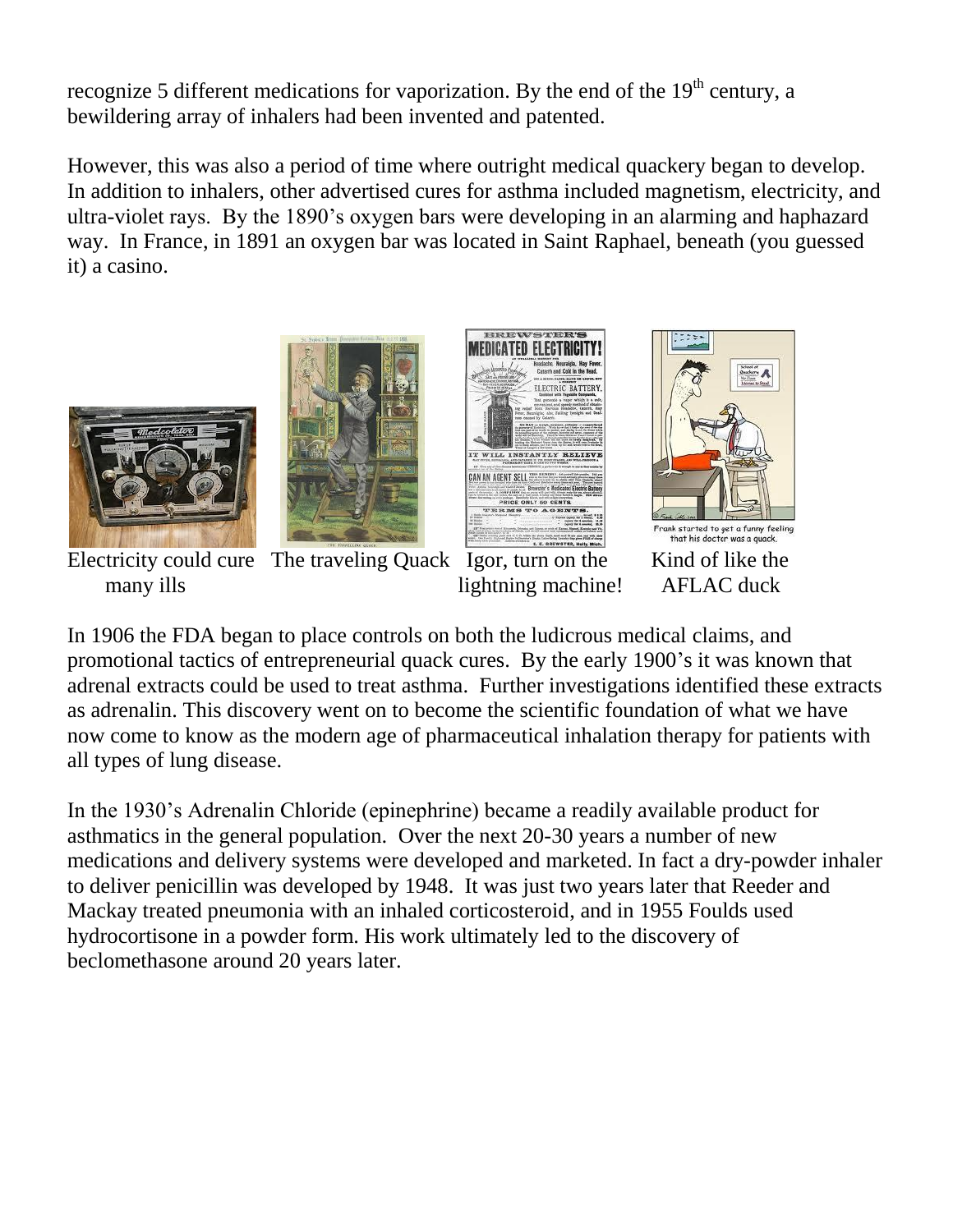

Auto-inject Epinephrine Primatene mist gone! EpiPen for emergency





use in the field

Another interesting yet rarely discussed aspect of "inhalation therapy" was the introduction of asthma cigarettes to the adult asthmatic patient population. It was well appreciated that to get the swiftest and most reliable effect on relaxing the smooth muscles of the airways, direct application of the medicant of choice would be best for the patient. It seemed logical therefore for physicians of the time to prescribe smoking one or more of the agents listed above, to get the most beneficial effect. No attempt was made to measure the harm caused by the act of smoking itself, but rather all efforts were directed to minimizing symptoms of shortness of breath and much labored breathing. As late as 1902, William Osler, possibly the most famous physician in the world at the time, was a strong believer in the pivotal role of smoking and fumigating as being both therapeutic and prophylactic. Osler felt that a cigarette with the addition of atropine would most definitely "give a feeling of relief in cases of mild to moderate asthma or emphysema.



"He who studies medicine without books sails an uncharted sea, but he who studies medicine without patients does not go to sea at all. **William Osler** 







William Osler believed in Dozens of brands of asthma cigarettes were on Smoking "Asthma" cigarettes the market in the days before FDA regulation

By the 1950's the role that inflammation plays in an asthmatic attack was being thoroughly studied. Drug companies began to seek more selective agents to decrease the inflammatory component of asthma and COPD, while also becoming more selective in either stimulating, or blocking the action of neurotransmitters in the smooth muscle cells located within the respiratory airways. Another dramatic development in this area of study was the invention of the pressurized meter dose inhaler in 1956. During the decades of the 50's the relationship between smoking tobacco products and the development of lung cancer, COPD, and other lung diseases also became well known and highly published.